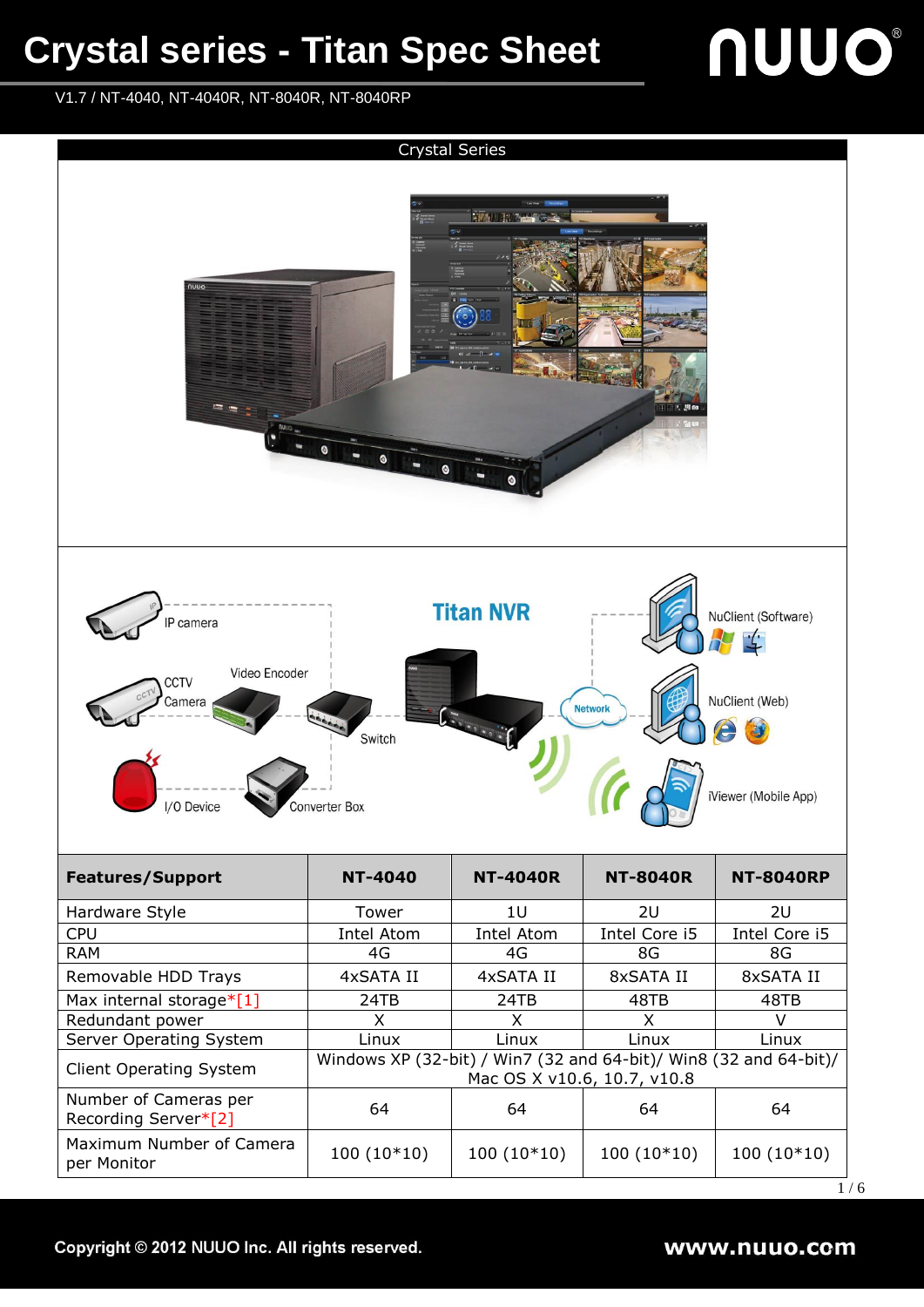### **Crystal series - Titan Spec Sheet**

# nuuo

V1.7 / NT-4040, NT-4040R, NT-8040R, NT-8040RP

| Maximum Number of Camera<br>per NuClient                           | 400                           | 400                                                           | 400                    | 400                    |  |  |
|--------------------------------------------------------------------|-------------------------------|---------------------------------------------------------------|------------------------|------------------------|--|--|
| <b>ONVIF Device Support</b>                                        | V                             | V                                                             | $\vee$                 | $\vee$                 |  |  |
| Video Compression                                                  | H.264, MPEG4,<br><b>MJPEG</b> | H.264,<br>MPEG4, MJPEG                                        | H.264,<br>MPEG4, MJPEG | H.264,<br>MPEG4, MJPEG |  |  |
| Multiple Stream Profile                                            | V                             | V                                                             | $\vee$                 | $\vee$                 |  |  |
| Automatically or<br>simultaneously switch stream<br>profile (New!) | V                             | V                                                             | V                      | V                      |  |  |
| <b>Automatic Camera Model</b><br>Detection                         | $\vee$                        | $\vee$                                                        | $\vee$                 | $\vee$                 |  |  |
| Supported Camera Brand (DP<br>v2.6)                                | 62                            | 62                                                            | 62                     | 62                     |  |  |
| Supported Camera Model<br>(DP v2.6)                                | 1491                          | 1491                                                          | 1491                   | 1491                   |  |  |
| <b>Edge Motion</b>                                                 | V                             | V                                                             | V                      | V                      |  |  |
| Intuitive E-map                                                    | $\vee$                        | $\vee$                                                        | $\vee$                 | $\vee$                 |  |  |
| I/O Control                                                        | $\vee$                        | V                                                             | $\vee$                 | $\vee$                 |  |  |
| Audio Recording (Listen)                                           | $\vee$                        | V                                                             | $\vee$                 | $\vee$                 |  |  |
| PTZ control                                                        | $\vee$                        | $\vee$                                                        | $\vee$                 | $\vee$                 |  |  |
| Camera preset group (Patrol)                                       | $\vee$                        | $\vee$                                                        | $\vee$                 | $\vee$                 |  |  |
| Support Panomorph PTZ<br>(360°)                                    | $\vee$                        | V                                                             | $\vee$                 | $\vee$                 |  |  |
| <b>NUUO Fisheye Camera</b><br>Dewarp (New!)                        | $\vee$                        | $\vee$                                                        | $\vee$                 | $\vee$                 |  |  |
| <b>Image Fusion</b>                                                | V                             | V                                                             | V                      | V                      |  |  |
| Record on Schedule                                                 | $\vee$                        | $\vee$                                                        | $\vee$                 | $\vee$                 |  |  |
| Record on Event                                                    | $\vee$                        | $\vee$                                                        | $\vee$                 | $\vee$                 |  |  |
| Smart Search and Playback                                          | V                             | $\vee$                                                        | $\vee$                 | $\vee$                 |  |  |
| Central User Privilege                                             | $\vee$                        | $\vee$                                                        | $\vee$                 | $\vee$                 |  |  |
| Web Client                                                         |                               | Internet Explorer 8, 9, and 10; Firefox v22 (Windows version) |                        |                        |  |  |
| <b>Mobile Client</b>                                               |                               | iPhone, iPad, Android                                         |                        |                        |  |  |
| Auto/ Manual Backup                                                | $\vee$                        | $\vee$                                                        | V                      | $\vee$                 |  |  |
| Export                                                             |                               | AVI, ASF, MOV                                                 |                        |                        |  |  |
| Number of Spot-out for Live<br>Viewing (Local display)*[3]         | 4CH                           | 4CH                                                           | 16CH                   | 16CH                   |  |  |
| Dual LAN                                                           | V                             | $\vee$                                                        | $\vee$                 | V                      |  |  |
| <b>RAID</b>                                                        |                               | 0, 1, 5, 10                                                   |                        |                        |  |  |
| Watermark                                                          | V                             | V                                                             | V                      | V                      |  |  |
| Watchdog                                                           | V                             | V                                                             | V                      | V                      |  |  |
| Instant Liveview / Playback                                        | $\vee$                        | $\vee$                                                        | $\vee$                 | $\vee$                 |  |  |
| <b>System</b>                                                      |                               |                                                               |                        |                        |  |  |
| <b>Configuration Wizards</b>                                       | $\vee$                        | $\vee$                                                        | V                      | $\vee$                 |  |  |
| <b>Automatic Device Scanning</b>                                   | $\vee$                        | $\vee$                                                        | $\vee$                 | $\vee$                 |  |  |
| <b>Automatic Device Model</b><br>Detection                         | $\vee$                        | $\vee$                                                        | $\vee$                 | $\vee$                 |  |  |
| <b>NTP</b>                                                         | $\vee$                        | $\vee$                                                        | $\vee$                 | $\vee$                 |  |  |
| Log Tool                                                           | V                             | $\vee$                                                        | V                      | $\vee$                 |  |  |
| Transfer license                                                   | V                             | $\vee$                                                        | $\vee$                 | V<br>2/6               |  |  |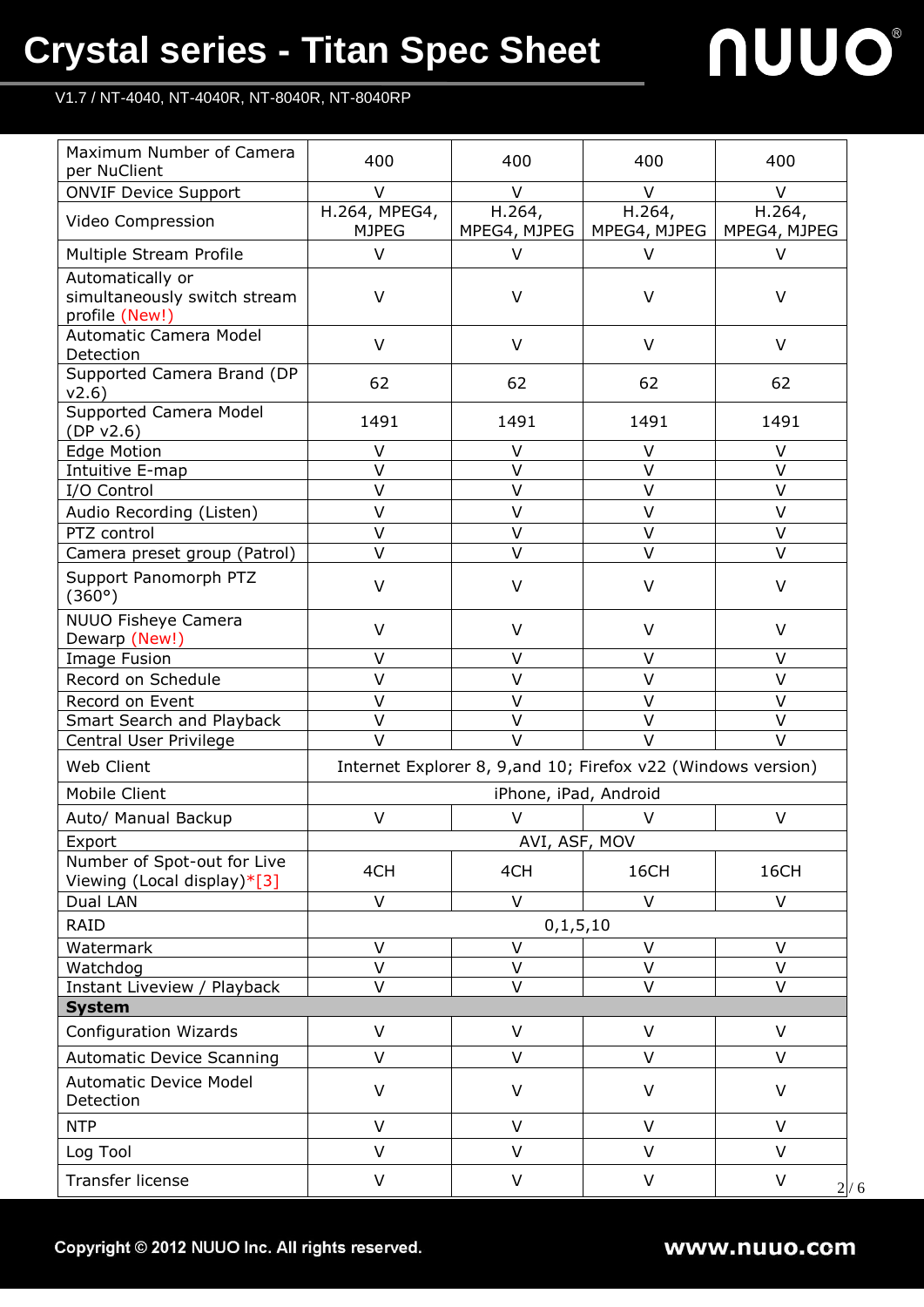### **Crystal series - Titan Spec Sheet**

V1.7 / NT-4040, NT-4040R, NT-8040R, NT-8040RP

# nuuo

| License Management                | $\vee$            | $\vee$                  | $\vee$            | V                       |  |  |
|-----------------------------------|-------------------|-------------------------|-------------------|-------------------------|--|--|
| <b>PTZ</b>                        |                   |                         |                   |                         |  |  |
| Point and click control (by       | $\vee$            | $\vee$                  | $\vee$            | $\vee$                  |  |  |
| camera)                           |                   |                         |                   |                         |  |  |
| Go to Preset Positions            | $\vee$            | $\vee$                  | $\vee$            | $\vee$                  |  |  |
| Digital PTZ                       | $\vee$            | $\vee$                  | $\vee$            | $\vee$                  |  |  |
| Support Immervision PTZ<br>(360°) | $\vee$            | $\vee$                  | $\vee$            | $\vee$                  |  |  |
| Support VIVOTEK Fisheye<br>camera | $\vee$            | $\vee$                  | $\vee$            | $\vee$                  |  |  |
| Joystick support                  | V                 | $\vee$                  | $\vee$            | $\vee$                  |  |  |
| <b>LiveView</b>                   |                   |                         |                   |                         |  |  |
| Public/Private View               | $\vee$            | $\vee$                  | $\vee$            | $\vee$                  |  |  |
| Max Content Per View              | 100               | 100                     | 100               | 100                     |  |  |
| <b>Hide Toolbar</b>               | $\vee$            | $\vee$                  | $\vee$            | V                       |  |  |
| <b>View Tour</b>                  | $\vee$            | $\vee$                  | $\vee$            | $\vee$                  |  |  |
| Snapshot                          | V                 | V                       | $\vee$            | $\vee$                  |  |  |
| <b>Instant Playback</b>           | $\vee$            | $\vee$                  | $\vee$            | $\vee$                  |  |  |
| <b>Recording &amp; Backup</b>     |                   |                         |                   |                         |  |  |
| Manual Record                     | $\vee$            | $\vee$                  | $\vee$            | $\vee$                  |  |  |
| Always Record                     | $\vee$            | $\vee$                  | $\vee$            | $\vee$                  |  |  |
| Schedule Record                   | $\vee$            | $\vee$                  | $\vee$            | $\vee$                  |  |  |
| Record on Event                   | $\vee$            | $\vee$                  | $\vee$            | $\overline{\vee}$       |  |  |
| Recording to Storage Area         | $\vee$            | $\vee$                  | $\vee$            | $\vee$                  |  |  |
| Networks(SAN: iSCSI) *[4]         |                   |                         |                   |                         |  |  |
| Recording to DAS (eSATA)**        | V                 | V                       | V                 | V                       |  |  |
| Backup to FTP                     | V                 | $\vee$                  | $\vee$            | $\vee$                  |  |  |
| Pre-event and Post-event          | $\vee$            | $\vee$                  | $\vee$            | V                       |  |  |
| Recording                         |                   |                         |                   |                         |  |  |
| <b>Playback</b>                   |                   |                         |                   |                         |  |  |
| Max View Items Per View           | 100               | 100                     | 100               | 100                     |  |  |
| Smart Search                      | $\vee$            | V                       | $\vee$            | $\vee$                  |  |  |
| Event list in Recording           | V                 | $\vee$                  | $\vee$            | $\vee$                  |  |  |
| Event Associated Video            | v                 | V                       | ۷                 | v                       |  |  |
| <b>Graphical Timeline</b>         | $\vee$            | $\overline{\mathsf{v}}$ | $\vee$            | $\vee$                  |  |  |
| Adjust Playback Speed             | V                 | V                       | V                 | V                       |  |  |
| Motion / Event Search             | V                 | $\vee$                  | $\vee$            | $\vee$                  |  |  |
| Time/Date Search                  | $\vee$            | $\vee$                  | $\vee$            | $\vee$                  |  |  |
| <b>Event</b>                      |                   |                         |                   |                         |  |  |
| Digital Input                     | $\vee$            | $\vee$                  | $\vee$            | $\vee$                  |  |  |
| <b>Edge Motion Detection</b>      | $\overline{\vee}$ | $\overline{\vee}$       | $\overline{\vee}$ | $\overline{\mathsf{v}}$ |  |  |
| Camera Signal Lost                | $\vee$            | $\vee$                  | $\vee$            | $\vee$                  |  |  |
| Abnormal disk status              | V                 | $\sf V$                 | $\vee$            | $\vee$                  |  |  |
| Backup unfinished                 | V                 | $\vee$                  | $\vee$            | $\vee$                  |  |  |
| <b>Event Notification</b>         |                   |                         |                   |                         |  |  |
| Camera Recording                  | V                 | $\vee$                  | $\vee$            | $\vee$                  |  |  |
| <b>Trigger Digital Output</b>     | $\vee$            | $\vee$                  | $\vee$            | $\vee$                  |  |  |
| Send E-mail                       | $\vee$            | $\vee$                  | $\vee$            | $\vee$                  |  |  |
| On Screen Display                 | $\vee$            | $\vee$                  | $\vee$            | $\vee$                  |  |  |
| Popup Live Video                  | $\vee$            | $\vee$                  | $\vee$            | $\vee$                  |  |  |
| <b>User Privilege</b>             |                   |                         |                   |                         |  |  |
| Restrict Access to Live View      | V                 | V                       | V                 | V<br>3/6                |  |  |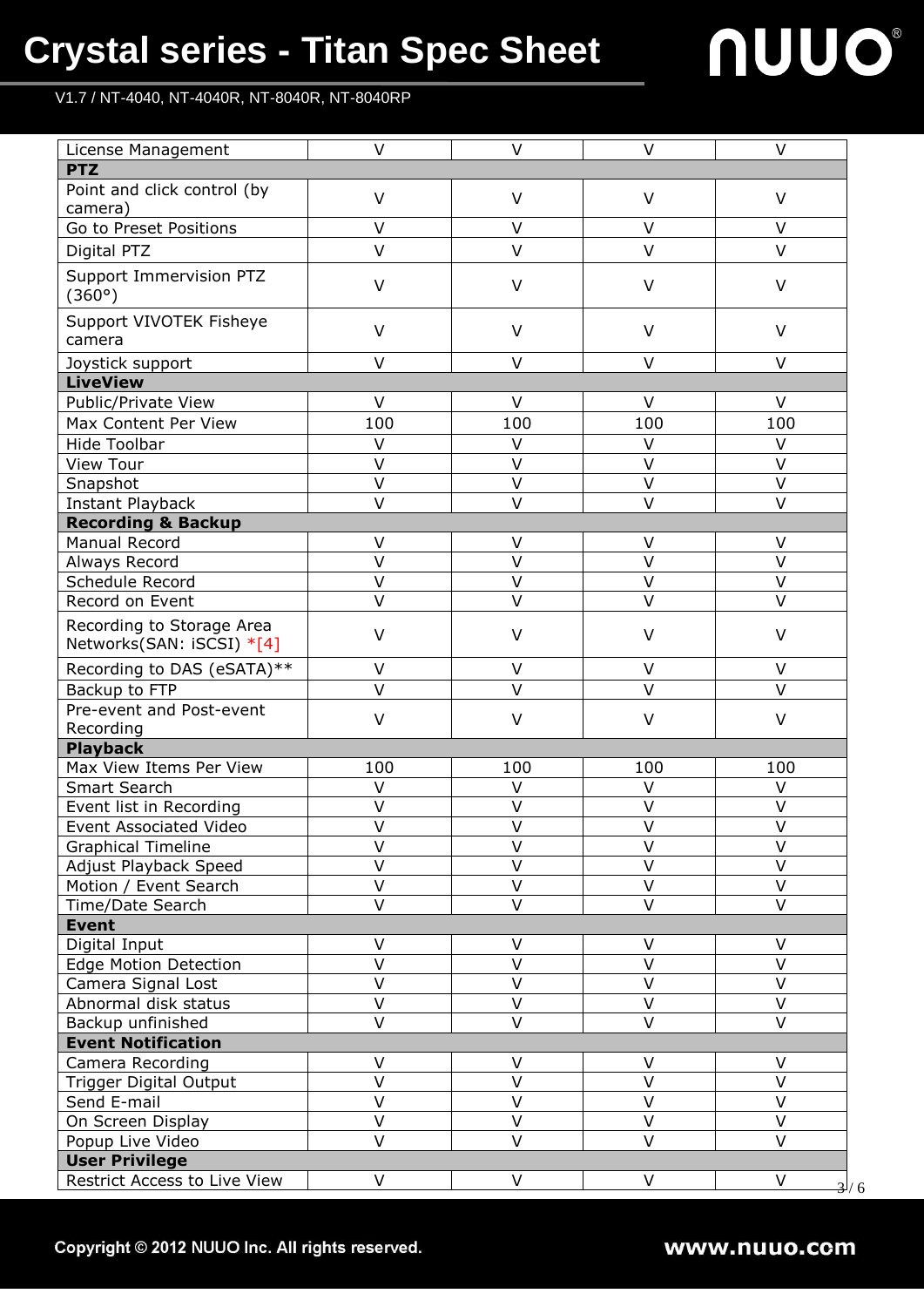

V1.7 / NT-4040, NT-4040R, NT-8040R, NT-8040RP

| Restrict Access to Playback   |                                                                     |  |  |  |
|-------------------------------|---------------------------------------------------------------------|--|--|--|
| <b>Restrict Access to PTZ</b> |                                                                     |  |  |  |
| Configuration Privilege       |                                                                     |  |  |  |
| <b>Others</b>                 |                                                                     |  |  |  |
| Provide SDK                   |                                                                     |  |  |  |
| Supported Language(21         | Chinese (Simplified), Chinese (Traditional), Czech, Dutch, English, |  |  |  |
| languages)                    | Finnish, French, German, Hungarian, Italian, Japanese, Korean,      |  |  |  |
|                               | Polish, Portuguese (Brazil), Russian, Serbian, Slovenian, Spanish,  |  |  |  |
|                               | Swedish, Thai, Turkish                                              |  |  |  |

 $*$ [1] The maximum volume size for each volume is 16TB. Please refer to compatibility list for supported hard drives. [\(http://www.nuuo.com/DownloadDetail.php?id=0126\)](http://www.nuuo.com/DownloadDetail.php?id=0126)

\*[2] Max recording throughput (250 Mbps): Approx. 64ch 5 Megapixel H.264 cameras at 10 fps when server is streaming out 16 channels of live video without playback

Optimal recording throughput (150 Mbps): Approx. 64ch 2 Megapixel H.264 cameras at 15 fps when server is streaming out 128 channels of live video and 16 channel playback

 $*$ [3] Please refer to NUUO performance report for the supported channel number.

\*[4]External storage supported list [\(Http://support.nuuo.com\)](http://support.nuuo.com/)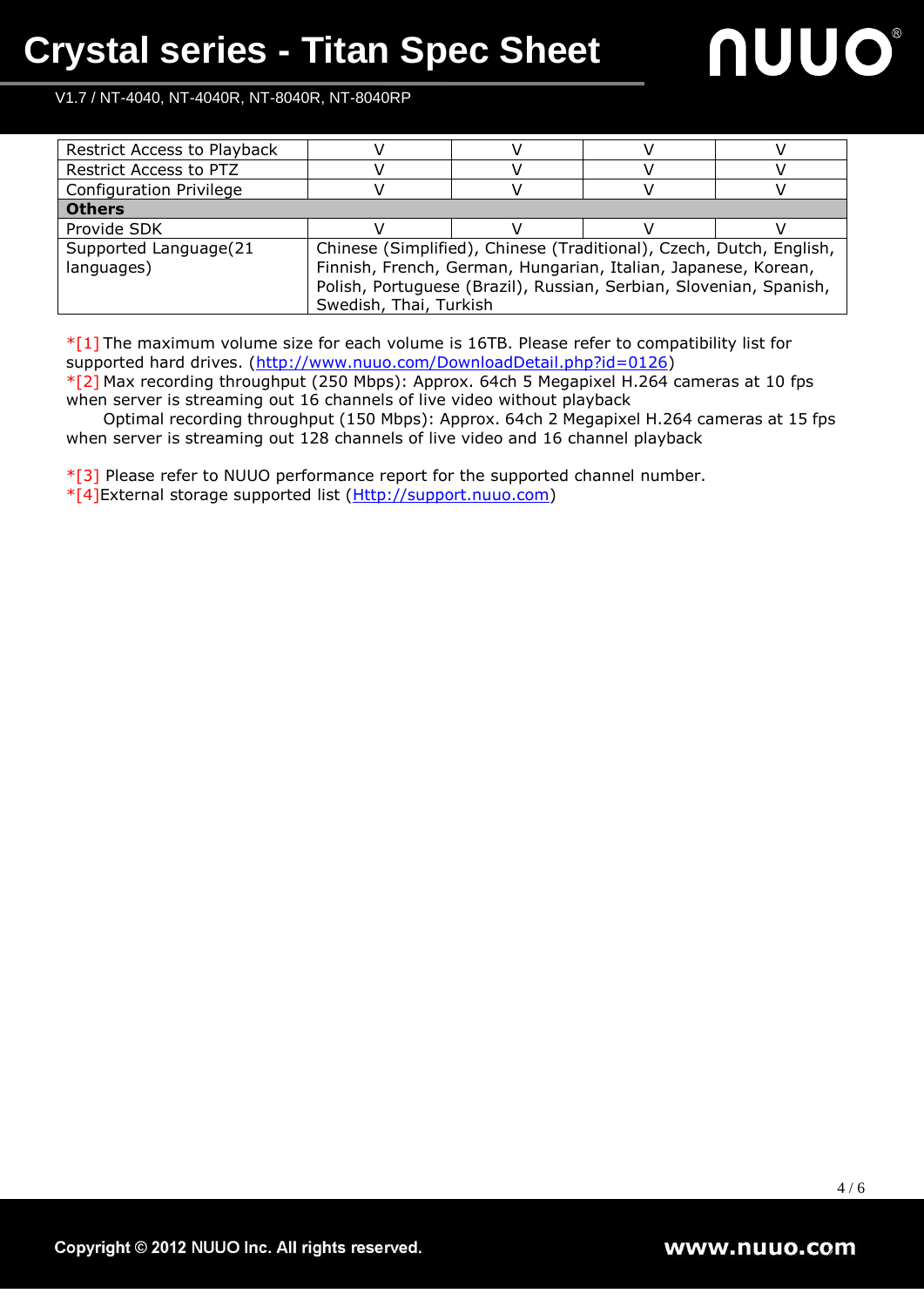V1.7 / NT-4040, NT-4040R, NT-8040R, NT-8040RP

| Hardware Specifications          |                                                        |                                                        |                                                |                                                |  |  |
|----------------------------------|--------------------------------------------------------|--------------------------------------------------------|------------------------------------------------|------------------------------------------------|--|--|
| Model                            | <b>NT-4040</b>                                         | <b>NT-4040R</b>                                        | <b>NT-8040R</b>                                | <b>NT-8040RP</b>                               |  |  |
| <b>CPU</b>                       | Intel Atom                                             | Intel Atom                                             | Intel Core i5                                  | Intel Core i5                                  |  |  |
| Number of Drives                 | 4xSATA II                                              | 4xSATA II                                              | 8xSATA II                                      | 8xSATA II                                      |  |  |
| Max Storage Per Drive            | 6TB                                                    | 6TB                                                    | 4TB                                            | 4TB                                            |  |  |
| Max internal storage             | 24TB                                                   | 24TB                                                   | 32TB                                           | 32TB                                           |  |  |
| <b>RAID Level</b>                | RAID 0,1, 5, 10                                        | RAID 0, 1, 5, 10                                       | RAID 0,1, 5, 10                                | RAID 0,1, 5, 10                                |  |  |
| I/O Interface                    | 6xUSB 2.0 (for<br>mouse, UPS);<br>1xeSATA (for<br>DAS) | 4 x USB 2.0 (for<br>mouse, UPS), 1x<br>eSATA (for DAS) | 2xUSB3.0,<br>2xUSB2.0,<br>1xeSATA (for<br>DAS) | 2xUSB3.0,<br>2xUSB2.0,<br>1xeSATA (for<br>DAS) |  |  |
| <b>LAN Transmission</b><br>Speed | 2x 10/100/1000 Mbps (RJ45x2)                           |                                                        |                                                |                                                |  |  |
| Voltage                          | 100-240V                                               | 100-240V                                               | 100-240V                                       | 100-240V                                       |  |  |
| <b>Power Consumption</b>         | $200W * [1]$                                           | $200W * [2]$                                           | 400W                                           | 400W (With<br>redundant power)                 |  |  |
| Device Dimension<br>(HxWxD)      | $210 \times 200 \times 320$<br>mm                      | 45 x 440 x 430<br>mm                                   | 85 x 440 x 590<br>mm                           | 85 x 440 x 590<br>mm                           |  |  |
| Device Weight<br>(Without Drive) | 5.5 <sub>kg</sub><br>$(12.13$ lbs)                     | 6.2 kg (13.75lbs)                                      | $10.6$ kg<br>$(23.37$ lbs)                     | $10.6$ kg<br>$(23.37$ lbs)                     |  |  |
| Temperature                      | Operating: 0°C-40°C                                    |                                                        |                                                |                                                |  |  |
| Humidity                         | Operating: 5%-95%                                      |                                                        |                                                |                                                |  |  |

| <b>Remote PC Minimum Requirements</b> |                                                                |                                                      |  |  |  |
|---------------------------------------|----------------------------------------------------------------|------------------------------------------------------|--|--|--|
| <b>Operating System</b>               | Windows XP (32-bit)/Windows 7 (32/64-bit)/Windows 8(32/64-bit) |                                                      |  |  |  |
|                                       |                                                                | Mac OSX (v10.6/10.7/10.8)                            |  |  |  |
| <b>CPU</b>                            |                                                                | Intel Core 2 Duo, 2.6GHz                             |  |  |  |
| Display Card                          |                                                                | nVidia or ATI with 1GB memory (OpenGL 2.0 and later) |  |  |  |
| <b>OS Supported</b>                   | Windows XP (32 bit)                                            | Windows 7 (32/64 bit)                                |  |  |  |
|                                       |                                                                | Windows 8(32/64-bit)                                 |  |  |  |
|                                       |                                                                | Mac OS X 10.6/10.7(64-bit)                           |  |  |  |
|                                       |                                                                |                                                      |  |  |  |
| <b>RAM</b>                            | 1GB                                                            | 2GB                                                  |  |  |  |
| <b>LAN Transmission</b>               | 10/100/1000 Mbps (RJ45)                                        |                                                      |  |  |  |
| Speed                                 |                                                                |                                                      |  |  |  |
| <b>Web Client</b>                     | Internet Explorer 8, 9 and 10                                  |                                                      |  |  |  |
|                                       | Firefox 4.0-9.0 (Windows version)                              |                                                      |  |  |  |

\*It is suggested to use 64 bit system for best system performance.

l

**<sup>[1]</sup>** 40 W is the maximum power consumption

**<sup>[2]</sup>** 90 W is the maximum power consumption